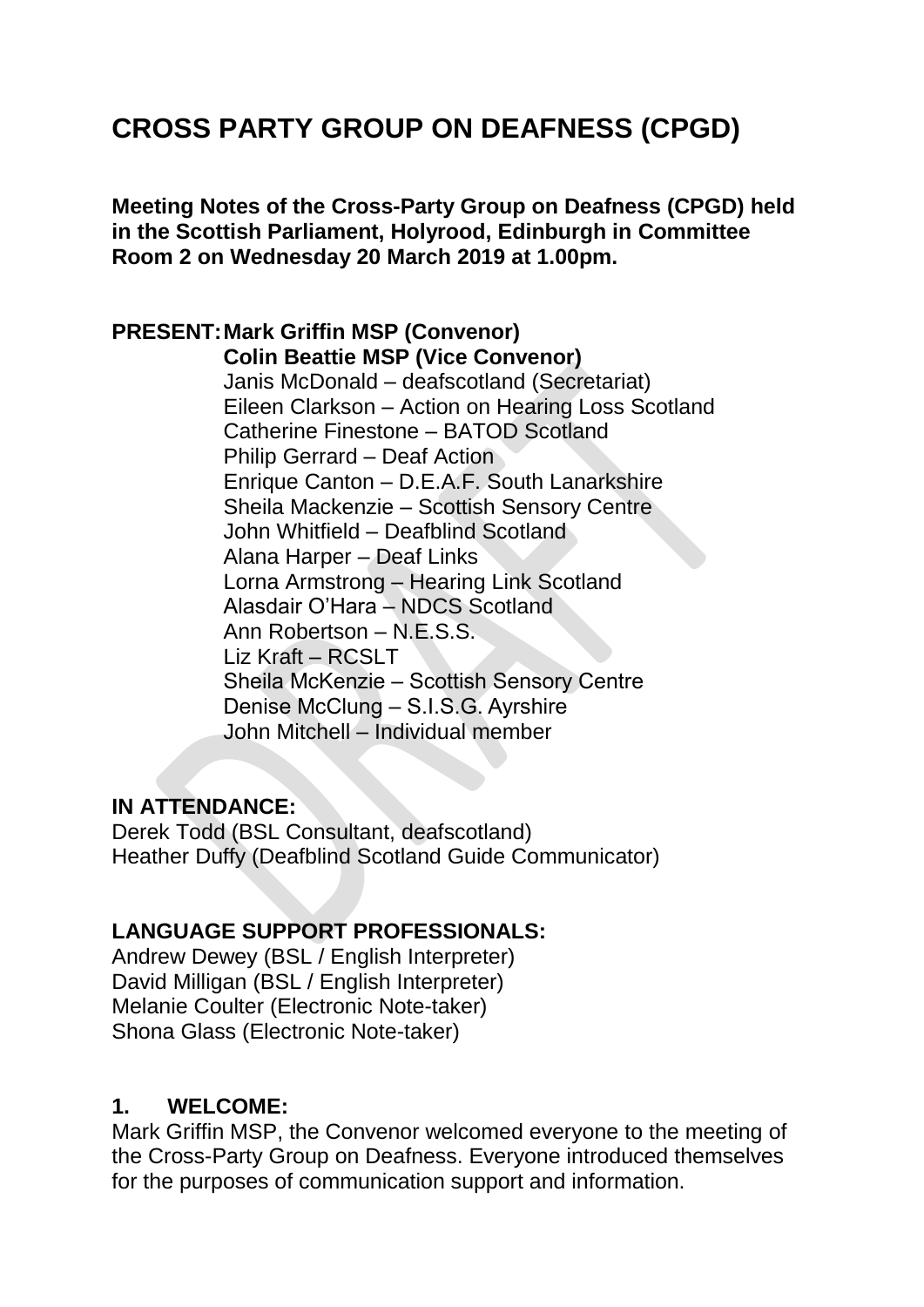# **2. APOLOGIES:**

Gillian Mitchell (See Hear Highland), Teri Devine (Action on Hearing Loss Scotland), Avril Hepburn (BDA Scotland), Jill Bradshaw (ATLA Scotland), Gillian Baxter (Dundee City Council), Donald Richards (deafscotland), Carol Thomson (BATOD), Suzanne Abbate (Deafblind Scotland), Rachel O'Neill (University of Edinburgh).

# **3. MINUTES of the LAST MEETING:**

The Minutes of the meeting on Wednesday 12 September 2018 were proposed as an accurate record by Mark Griffin MSP and seconded by Colin Beattie MSP.

The Minutes of the last meeting on Wednesday 5 December 2018 (not quorate meeting). Notes agreed as accurate and to be appended to these minutes.

# **Matters arising:**

- **a. Education / West Lothian Teacher for the Deaf** no update available at this time. Alasdair O'Hara from NDCS Scotland reported they're meeting with the Council within the month and can report back. Alasdair O'Hara, NDCS Scotland raised similar concerns in other local authority areas. Mark Griffin MSP, Convenor will check for further actions.
- **b. Access and Participation**: Janis McDonald, Secretariat noted discussion at December 2018 meeting was wide ranging but focussed on two key areas: access and engagement / participation, particularly in relation to non BSL users.

# **4. STRATEGY UPDATE:**

**BSL National / Authority (Local) Plans and See Hear update** – It was noted that the BSL Authority (Local) Plans was progressing, about 95% available now. Change of BSL Policy Officer at The Scottish Government also noted.

Janis McDonald, Secretariat noted there may be announcements about See Hear resources soon.

### **5. GUIDELINES FOR SPECIALIST SERVICE PROVISION FOR DEAF PEOPLE IN SCOTLAND: Liz Kraft, RCSLT**

See attached PowerPoint Presentation slides and additional information. See also RCSLT website on the Scotland sub-page.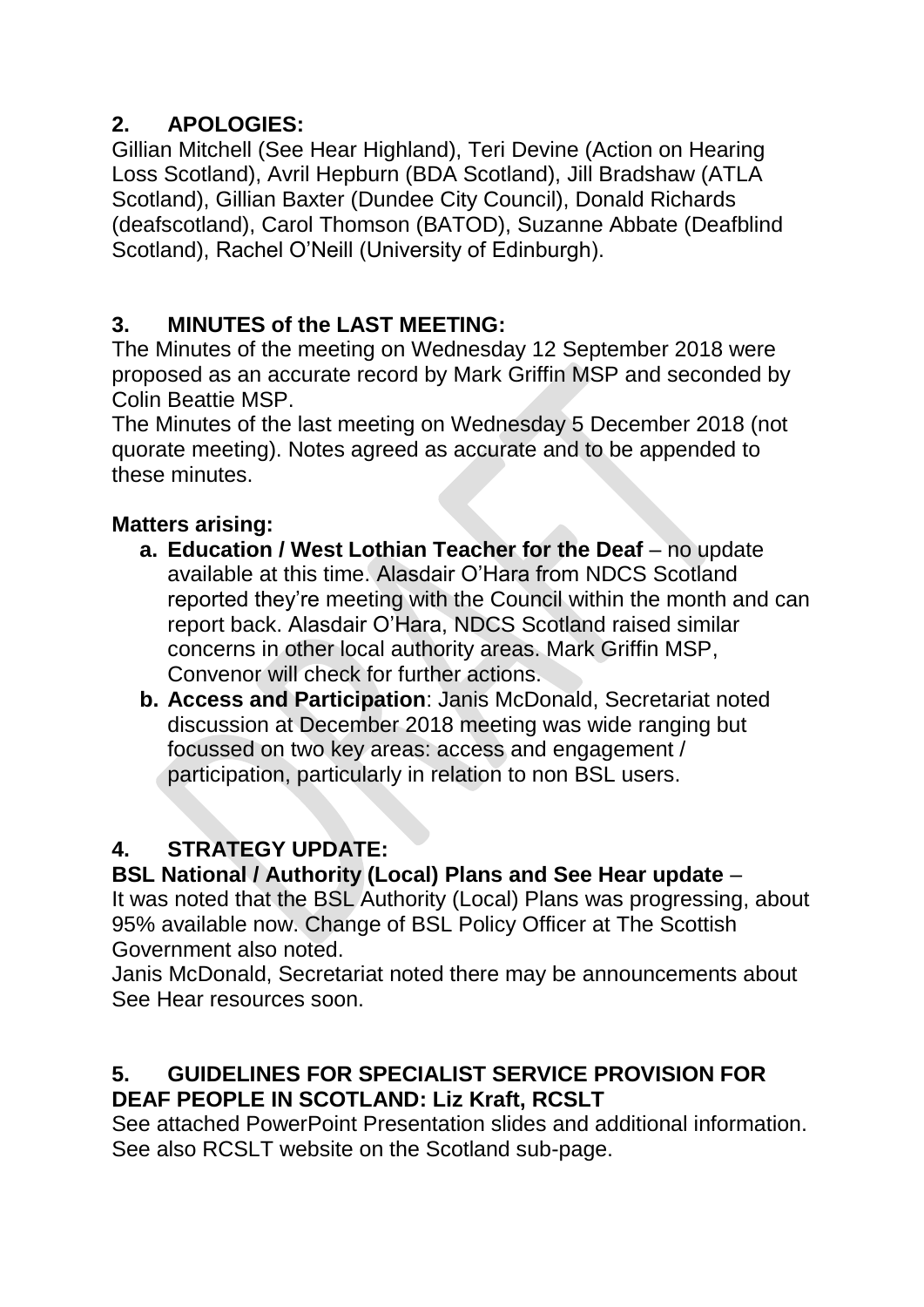What RCSLT did is quite significant and pertinent for a lot of professionals working with deaf children.

Liz Kraft, RCSLT noted that BATOD Scotland has raised concerns about succession planning. It has become increasingly more difficult to make the case at local level for a specialist service for deaf children. She noted that is because we have become victims of our own success, offering such a good, successful service that people don't realise the specialists and experts behind it. We are looking at relatively small numbers on additional support need case-loads that require input.

Speech and language therapists in Scotland have a clinical network and it meets with support of NDCS Scotland. A few years ago, a paper was published again supported by around commissioning specialist speech and language therapy for deaf children. It was a heavily evidence-based document and was supported by RCSLT to put together a small working group. Based it on the paper that came out in England, we put together a paper for Scotland. We looked at the figures and statistics of deaf children and a big list of references. She would advise the teachers to do something similar and evidence base it. These children have potential to develop high level language in communication skills if they receive the right support at the right time with particular emphasis on Early Years. Early intervention is absolute key. We based it and it was underpinned by Government legislation and we had the See Hear strategy, the BSL (Scotland) Act 2015 and the individual National Plans. GIRFEC (Getting it Right for Every Child) Framework and Ready to Act which is a document around supporting children's services in relation to medicine.

We looked at current provision (which is very varied in different areas) and we still need to find out what areas don't have a specialist therapist. She was delighted at the last clinical network meeting that we had two therapists linking in for the first time thanks to technology from NDCS Scotland.

A lot of the information around that came from NDCS Scotland and things you already know: low attainment figures of children; the numbers we pick up in the service participants who have not acquired specialist education and not acquired appropriate communication and poor literacy skills and struggle with communication. We looked at the care pathways in the different localities and while each area is very different there was quite a lot of commonality among the care pathways. In most areas we have managed to maintain that when a deaf child is referred to speech and language service, they are fast tracked to a specialist therapist. We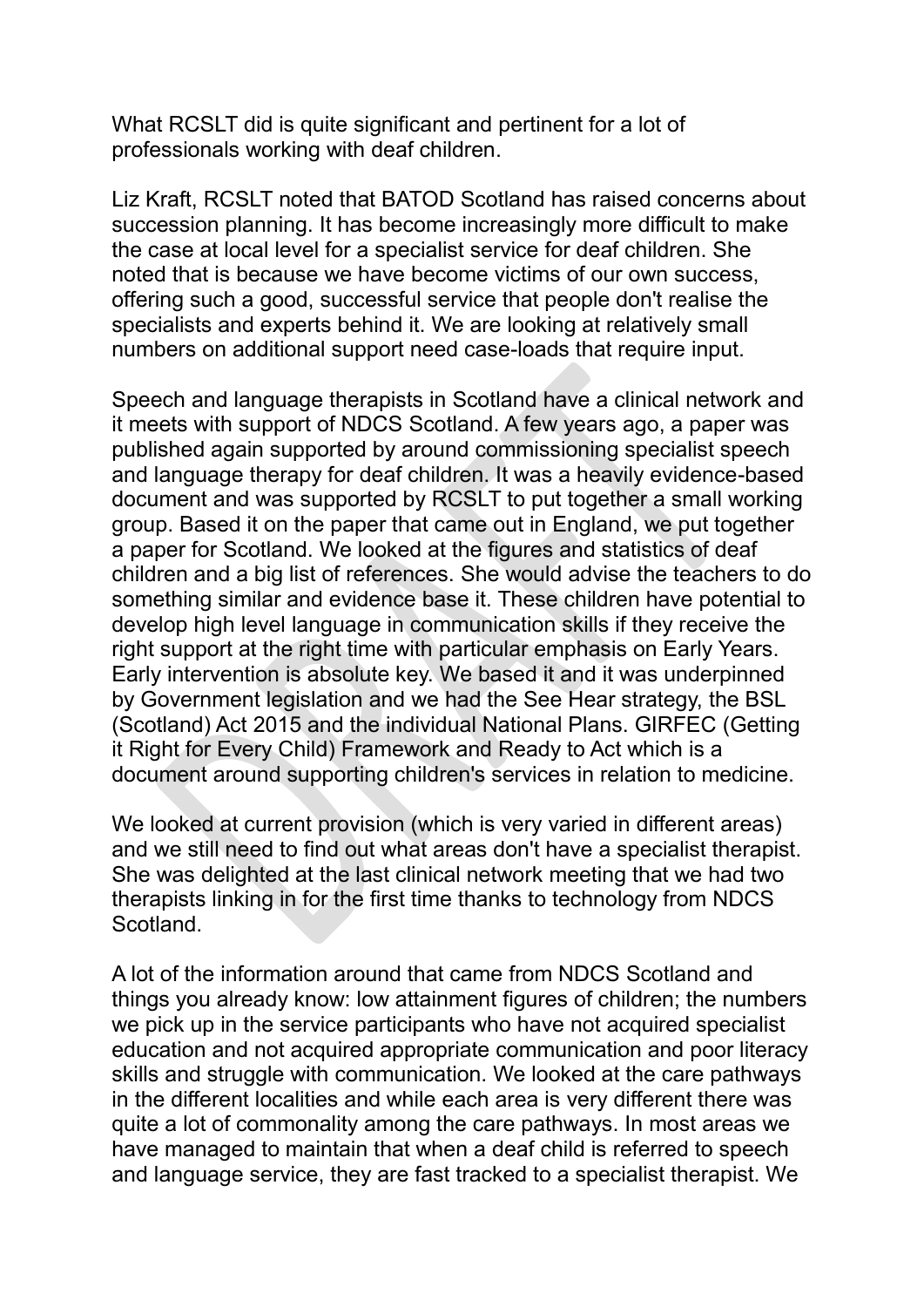don't use the term "referral" any more and use "request for assistance". What most areas now are doing is a telephone triage. Important that if a deaf child is involved the agent speaks to someone that knows about deafness. We put in pathways so the child is fast tracked to specialist team and we don't want a parent talking to someone with no understanding of deafness.

We also looked at what is a specialist service. What do we need to be specialist? We drew up a generic job specification which lists what is needed. The main thing is this is a therapist with quite a number of years of relevant experience in paediatric and Early Years work, has knowledge of speech and language therapy in hearing children and diagnosis of autism or any other disorder where a differential diagnosis may have to be made. Also, a requirement is to have undertaken is a post graduate short course. A bit of a debate in the group around the level of BSL and we decided that on the job spec that we have left that blank. Should be signing at least to Level 1. I argued strongly that in my area at least Level 2 is required. Some colleagues in more urban areas said they would just hire a BSL / English Interpreter. That has been left to individual area when employing someone to the specific level of BSL required for the post. The other things that are necessary to be a specialist are things like understanding the technology around hearing loss, having an in-depth knowledge of the multi-agency team which and who we are working. That includes audiologists, teachers of the deaf, Third Sector workers, social workers, anyone at the cochlear implant centre so whole wider team around children. Our recommendation was that specialist speech and language therapist should have a crucial and equal role within that team working with all lead professionals. Because we have the child's plan process any child with deafness should have a professional who is a lead professional: leading the child's plan process who understands about deafness. That could be the teacher of the deaf or speech and language therapist or Head Teacher, but they must have knowledge and understanding of the impact of deafness. We wrote this paper, we sent it out to consultation and went back to Royal College of Speech & Language Therapists. We are a UK professional body and we were supported by Kim in Scotland but it went back down to people in London and they rubber stamped it and it can now be found on their website.

We hope people / professionals can use the information to access help and support they need and hope other professions can follow suit and make the case for succession planning.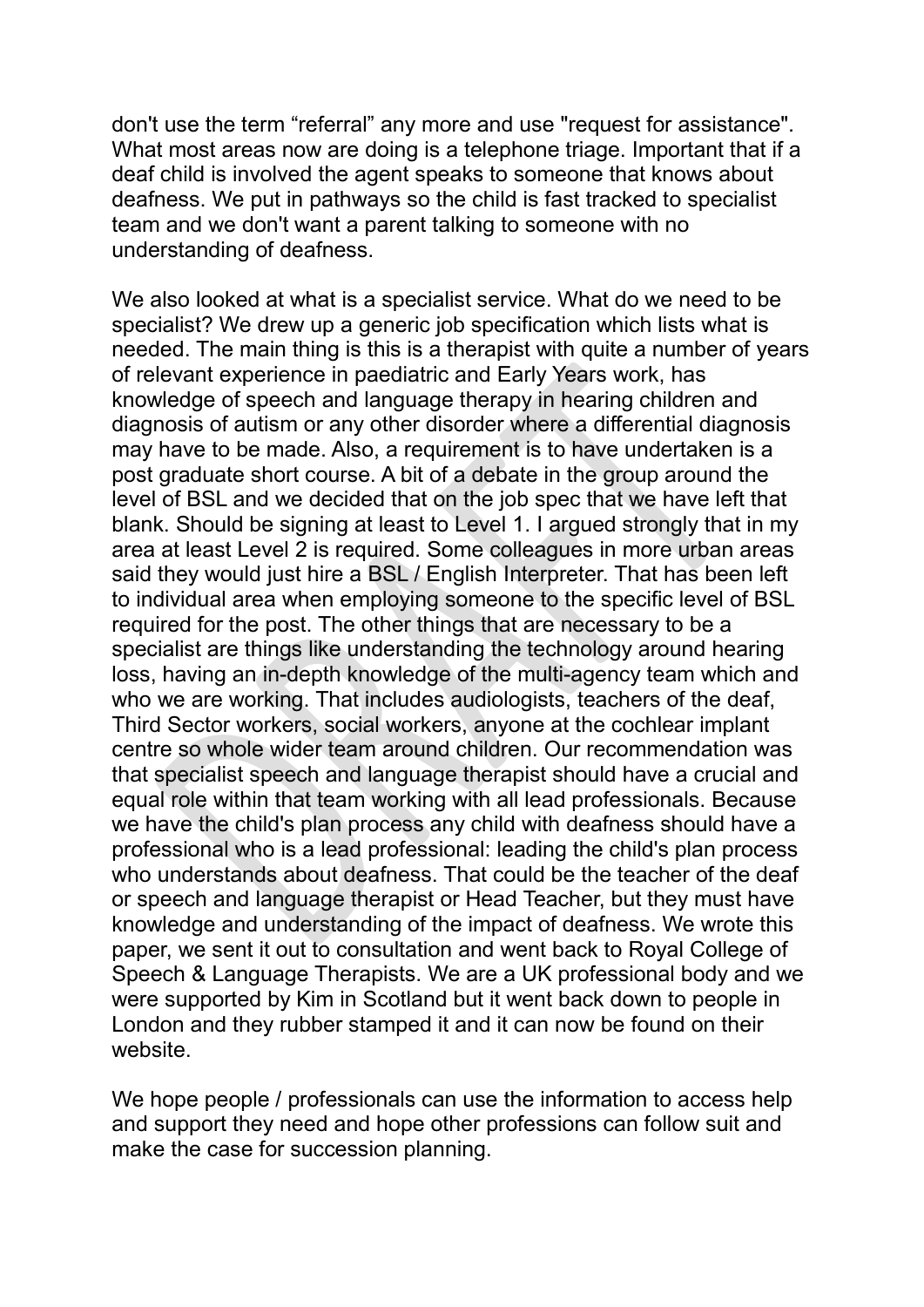Questions raised covered the process being replicated by teachers and other professionals, creating guidance for authorities and parents to question current practices and achieve systematic improvements in the outcomes for young deaf people, improving GIRFEC planning to support this improvement process, working better across the third and public sectors and the role NDCS Scotland could play in supporting change.

Janis McDonald, Secretariat noted the partnership work with NDCS Scotland and supported a cooperative, co-produced approach, particularly for education, health, good mental health and citizenship.

Social work policy was noted and Mark Griffin MSP, Convenor asked for specific examples of SW policy being unhelpful.

Information on BREXIT in BSL regarding citizenship issues was raised. Alana Harper, Deaf Links indicated there was information available on the Tayside / Deaf Links Facebook page and/or to link in with her.

Alana Harper, Deaf Links asked about the future of SASLI – no one from SASLI able to attend. Hope to get update for next meeting. Philip Gerrard, Deaf Action mentioned an announcement about Landscape Review Funding to commission QMU (Queen Margaret University) to look at the future of BSL Interpreting in Scotland.

### **6. PAEDIATRIC AUDIOLOGY:**

Unfortunately, the planned speaker was unable to attend the meeting.

### **7. AOCB / INFORMATION:**

**a.** A question was asked about laws and policy relating to privately trained assistance dogs.

### **ACTION: Mark Griffin MSP, Convenor will follow this up.**

**b.** BATOD Scotland looking for speaker for forthcoming conference on Saturday 11 May 2019. Potential to look at implications of open plan schools for deaf children. Others to link in with Catherine Finestone after the meeting.

**ACTION: deafscotland to follow this up.**